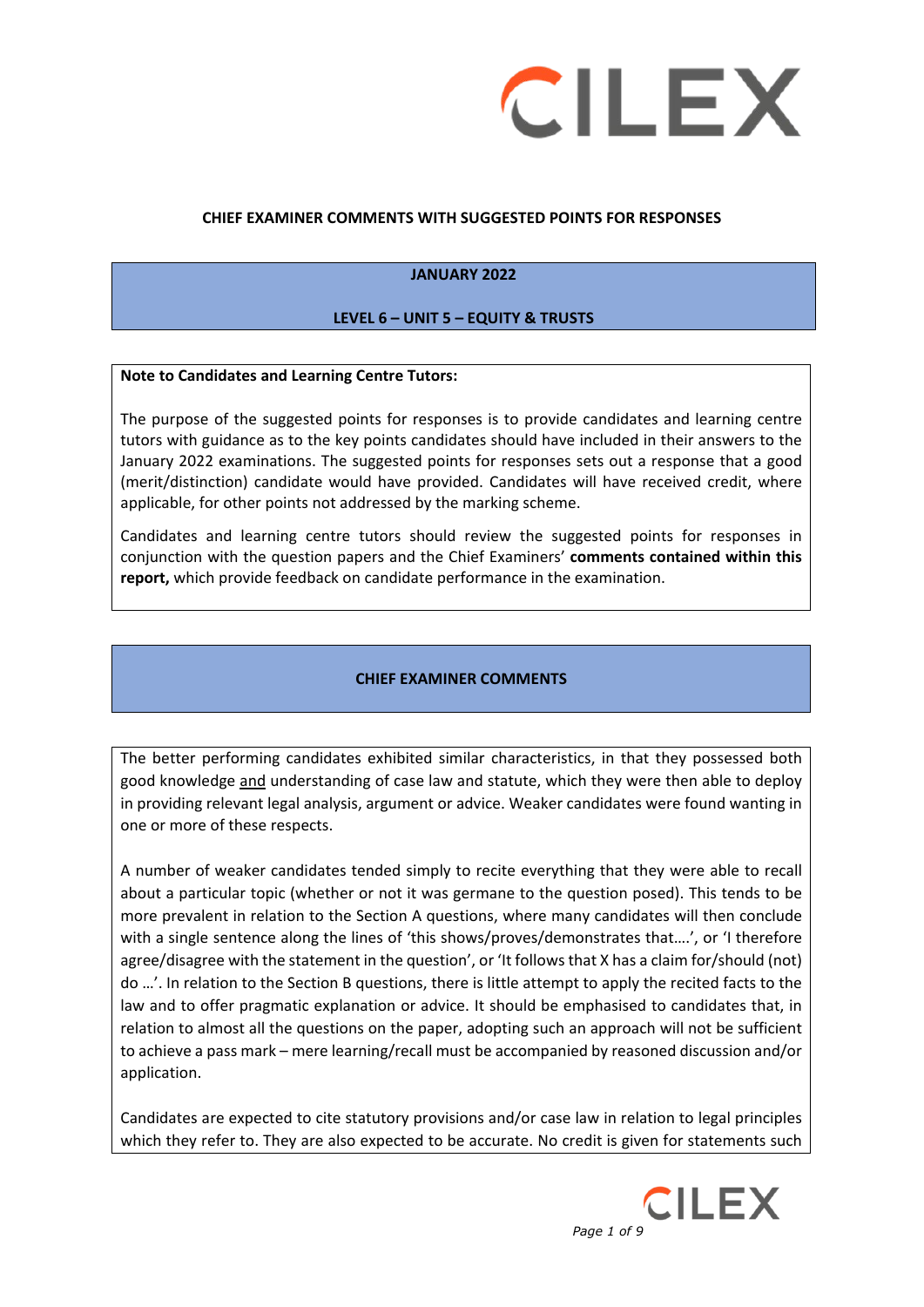as 'In a decided case…', or 'In the case about…' or 'In [blank] v [blank]….' or 'The Wills Act says….'. Nor will any credit be given for simply listing relevant cases at the end of an answer.

Excessive or unnecessary recitation of the facts of particular cases receives no credit.

### **CANDIDATE PERFORMANCE FOR EACH QUESTION**

### **SECTION A**

### **Question 1**

This question required candidates to discuss whether the existence of separate tests for liability in relation to knowing receipt and dishonest assistance can be justified.

Most candidates articulated the elements of the separate tests correctly (although there was little detail in relation to the relevant cases and propositions emerging from them). However, all candidates struggled to identify how/why the separate tests had evolved and where the areas of difference (justifiable or otherwise) between them existed.

### **Question 2**

This question required candidates to discuss the extent to which the common law and equity are now fused.

Candidates struggled with this question. The discussion was generally superficial and unconvincing – only a couple of candidates made any real attempt to discuss the proposition. The discussion of the role and purpose of equity was generally poor.

### **Question 3**

This question required candidates to discuss whether the distinction between discretionary trusts and mere powers retains any real importance.

Candidates did not deal with this question at all well. Those that attempted it were largely unable to articulate accurately the distinction between a discretionary trust and a power.

#### **Question 4(a)**

This question required candidates to discuss the differences between equitable remedies and common law remedies.

Most candidates who answered this question dealt with the basics adequately - the topic of equitable remedies is generally popular with candidates and they appeared to have a good grasp of this subject area.

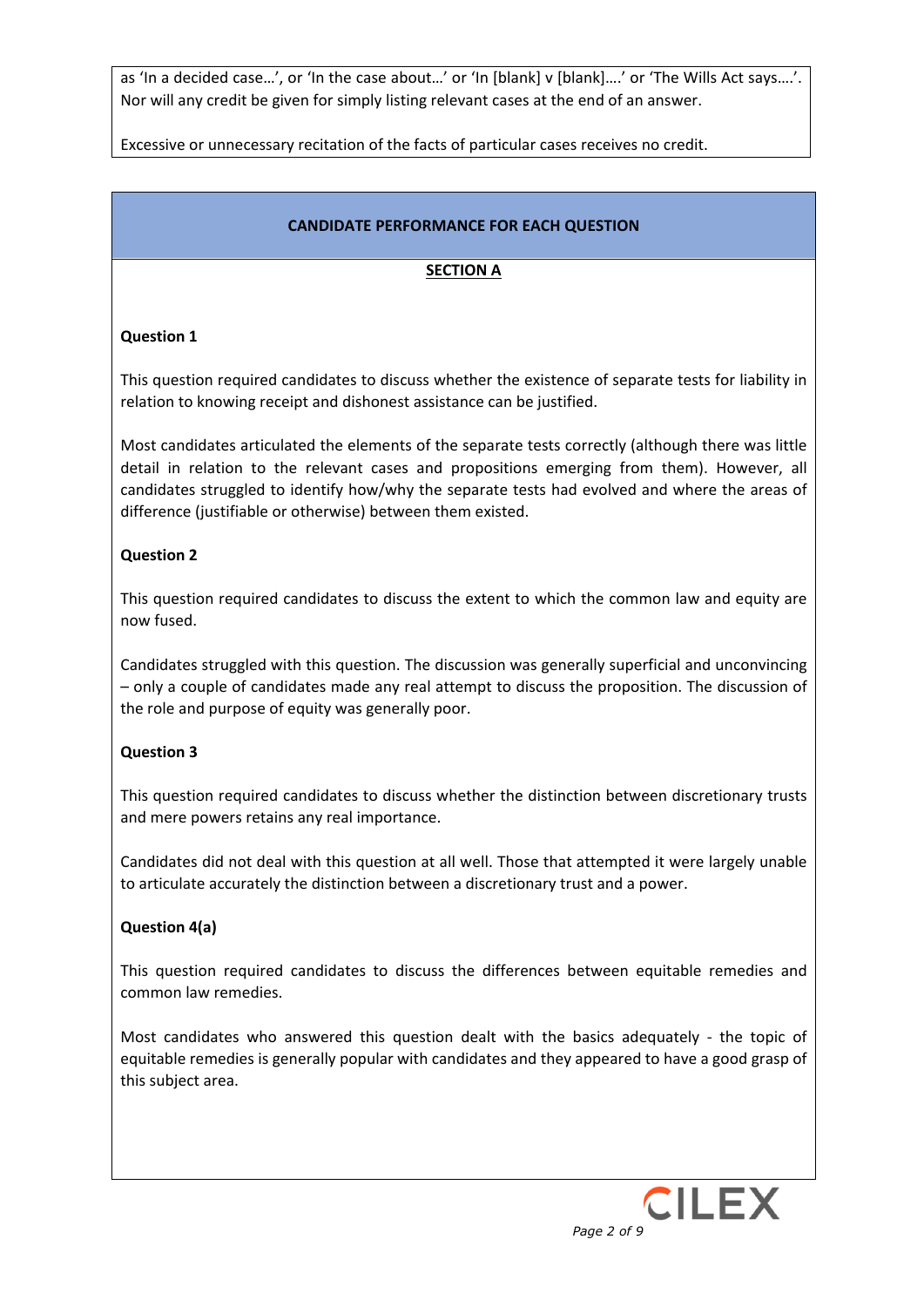## **4(b)**

This question required candidates to discuss the extent to which specific performance exemplifies the characteristics of equitable remedies.

This sub-question was handled less well. Many candidates did not articulate correctly either the circumstances in which SP will be granted or the 'special circumstances' in which it may be refused. As a result, they struggled to engage with the premise of the question.

# **SECTION B**

## **Question 1**

This question required candidates to discuss the rights of B and C in relation to A's property as a result of (principally) actions in the case of B and promises in the case of C.

The discussion of constructive trusts in relation to B followed familiar lines – poor differentiation between: (i) express and implied common intention constructive trusts, and (ii) qualification and quantification. However, most candidates arrived at broadly the right conclusion for broadly the right reasons.

Much more surprisingly, and disappointingly, hardly any candidates discussed proprietary estoppel in relation to C, although the topic was clearly 'signposted' by the scenario. What discussion there was did not go into sufficient detail.

### **Question 2**

This question required candidates to discuss the validity of various gifts to different entities for different purposes

Most candidates dealt with this reasonably well, although the discussion of 'charity' in relation to Rydells school was often rather hazy.

# **Question 3(a)**

This question required candidates to discuss the liability of a passive co-trustee in the context of a legitimate delegation of the trustees' powers to a third party.

This question was not handled well by those candidates who answered it. Candidates did not identify the specific circumstances of H's role and the issues that arose out of it.

### **(b)**

This question required candidates to discuss whether the trustees could be removed.

The general discussion in relation to this question was almost universally poor.

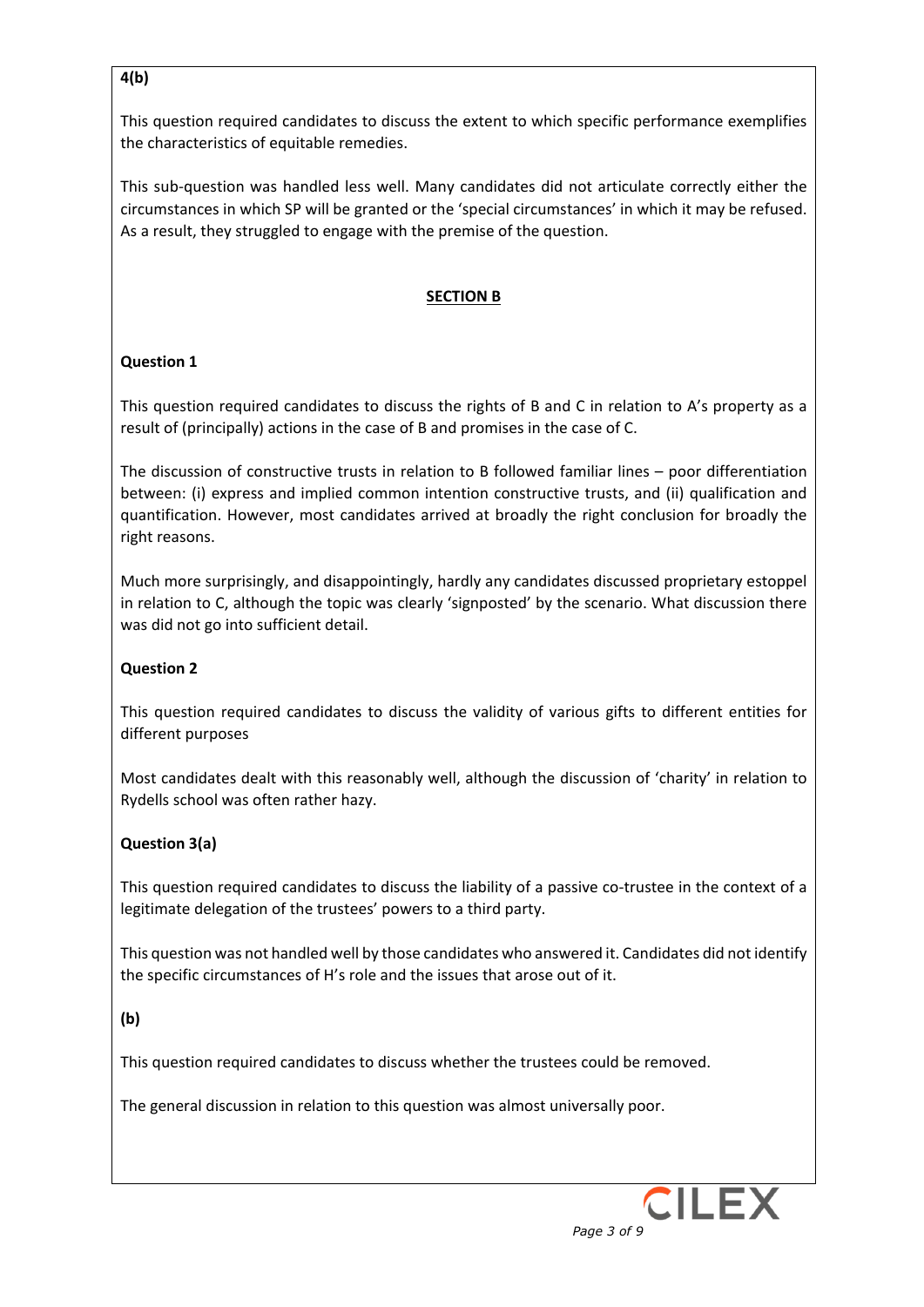# **3(c)**

This question required candidates to discuss whether contingent beneficiaries could be awarded capital and/or income out of the trust fund.

The general discussion in relation to this question was almost universally poor – none of the candidates who answered this question recognised that both beneficiaries were now entitled to income absolutely.

The discussion around entitlement to capital was vague.

# **Question 4**

This question required candidates to discuss formalities and constitution in relation to various lifetime gifts.

As regards the paintings, barely a single candidate referred to the decision in  $\overline{I}$  Choithram International SA v Pagarani (2000) as providing a potential solution.

The discussion of the shares tended to focus on legal title (ie transfer forms and the requirements of the Stock Transfer Act) rather than LPA 1925, s 53(1)(c) and the decisions in Grey and Vandervell.

# **SUGGESTED POINTS FOR RESPONSE**

# **LEVEL 6 – UNIT 5 – EQUITY & TRUSTS**

#### **SECTION A**

| <b>Question</b><br><b>Number</b> | <b>Suggested Points for Responses</b>                                                                                                                                                                                                                                                                                                                                                                            | <b>Max</b><br><b>Marks</b> |
|----------------------------------|------------------------------------------------------------------------------------------------------------------------------------------------------------------------------------------------------------------------------------------------------------------------------------------------------------------------------------------------------------------------------------------------------------------|----------------------------|
| 1                                | <b>Responses should include:</b>                                                                                                                                                                                                                                                                                                                                                                                 | 25                         |
|                                  | Discussion of: (i) what constitutes knowing receipt, and (ii) the<br>test for liability (with specific reference to 'unconscionability'<br>and detailed discussion of principles established in BCCI v<br>Akindele (2001) and subsequent cases).                                                                                                                                                                 |                            |
|                                  | Discussion of: (i) what constitutes dishonest assistance, and (ii)<br>$\bullet$<br>the test for liability (with specific reference to 'dishonesty' and<br>the more recent cases of Abou-Rahmah v Abacha (2007) and<br>Starglade Properties Ltd v Nash (2010), which put earlier cases<br>of Royal Brunei Airlines v Tan (1995), Twinsectra v Yardley<br>(2002) and Barlow Clowes v Eurotrust (2006) in context). |                            |
|                                  | A discussion of the advantages and disadvantages presented by<br>$\bullet$<br>'unconscionability' and 'dishonesty' each in their own right as a<br>touchstone for liability, followed by a comparative discussion<br>and evaluation of the two.                                                                                                                                                                  |                            |

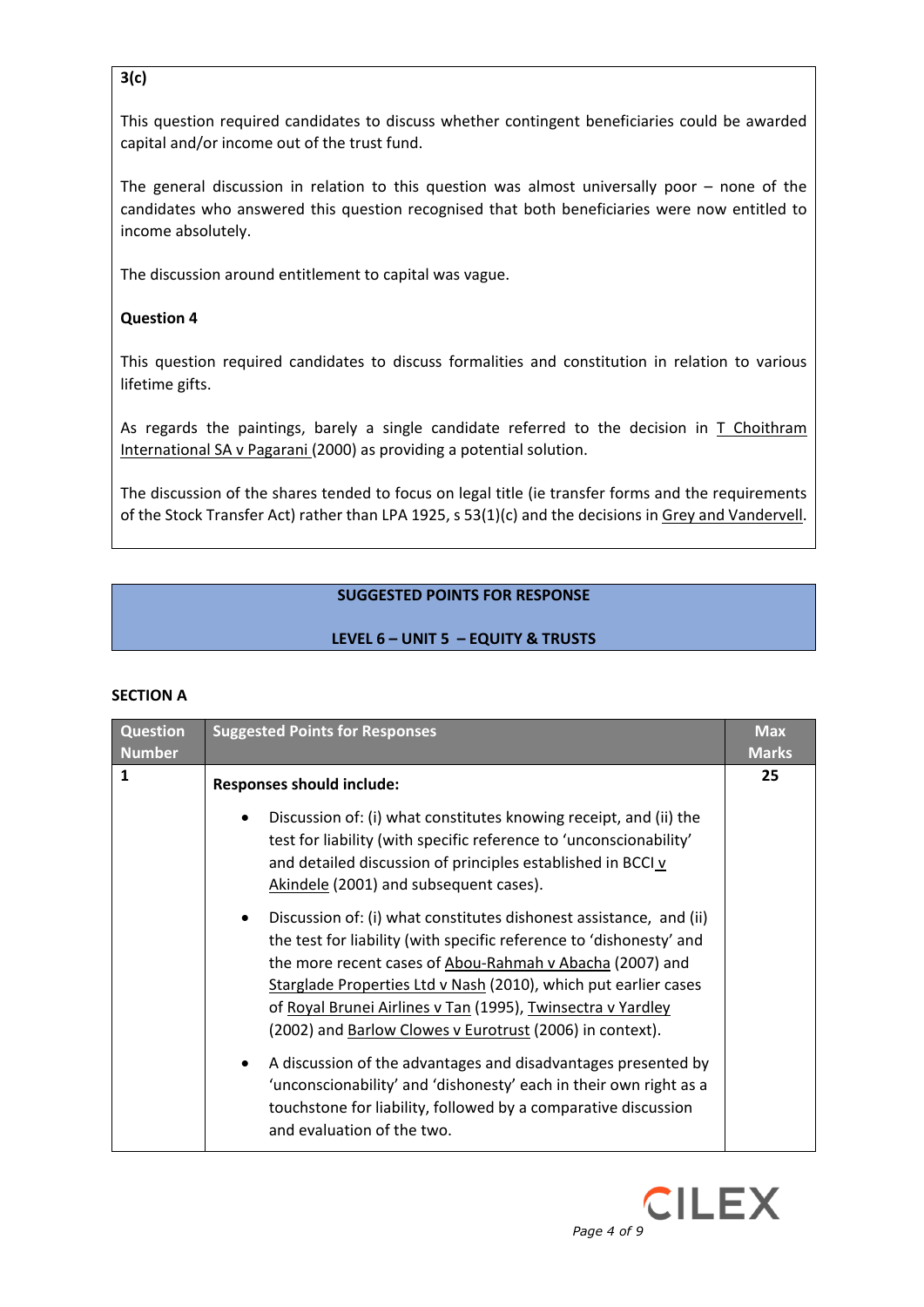|              | Good students will draw a reasoned and credible conclusion                                                                                                                                                                                                                                                                                                                                                                                                                                                                                                                                                                                                                                                                                                                                                                                                                                                                                                                                                                                                                                                                                                                                                                                                                                                                                                                                                                                                                                            |          |
|--------------|-------------------------------------------------------------------------------------------------------------------------------------------------------------------------------------------------------------------------------------------------------------------------------------------------------------------------------------------------------------------------------------------------------------------------------------------------------------------------------------------------------------------------------------------------------------------------------------------------------------------------------------------------------------------------------------------------------------------------------------------------------------------------------------------------------------------------------------------------------------------------------------------------------------------------------------------------------------------------------------------------------------------------------------------------------------------------------------------------------------------------------------------------------------------------------------------------------------------------------------------------------------------------------------------------------------------------------------------------------------------------------------------------------------------------------------------------------------------------------------------------------|----------|
|              | based on the material which they have adduced.                                                                                                                                                                                                                                                                                                                                                                                                                                                                                                                                                                                                                                                                                                                                                                                                                                                                                                                                                                                                                                                                                                                                                                                                                                                                                                                                                                                                                                                        |          |
|              | <b>Question 1 Total:</b>                                                                                                                                                                                                                                                                                                                                                                                                                                                                                                                                                                                                                                                                                                                                                                                                                                                                                                                                                                                                                                                                                                                                                                                                                                                                                                                                                                                                                                                                              | 25 marks |
|              |                                                                                                                                                                                                                                                                                                                                                                                                                                                                                                                                                                                                                                                                                                                                                                                                                                                                                                                                                                                                                                                                                                                                                                                                                                                                                                                                                                                                                                                                                                       |          |
| $\mathbf{2}$ | <b>Responses should include:</b><br>Discussion of the separate evolution, principles and function of<br>common law and equity, highlighting the emergence of the latter<br>as a way of correcting the perceived injustices of the former, with<br>reference to eg Earl of Oxford's Case (1615).<br>Discussion of Judicature Acts 1873 and 1875. Candidates will<br>consider whether these Acts merely fused the courts or also<br>fused the law: see judicial statements in eg Trustee of the<br>Property of FC Jones & Son v Jones (1996), Westdeutsche<br>Landesbank Girozentrale v Islington LBC (1996), Swindle v<br>Harrison (1997) and MCC Proceeds Inc v Lehman Bros (1998).<br>Discussion of relevant equitable maxims as indicators of the<br>degree of fusion or continued separation (of which 'equity<br>follows the law' and 'equity will not suffer a wrong to be without<br>a remedy' are likely to be the most useful examples).<br>Better candidates will note the invocation of the former in recent<br>$\bullet$<br>'family home' cases, eg Stack v Dowden (2007), following on from<br>adoption of the equitable constructive trust as a vehicle for<br>achieving a just result (see eg Hussey v Palmer (1972) and Eves v<br>Eves (1975)) and the rejection of the restrictiveness represented<br>by, eg Lloyds Bank v Rosset (1991).<br>Discussion of use of equitable remedies in legal actions (eg use of<br>injunctions (citation of any relevant authority can be credited). | 25       |
|              | Good students will draw a reasoned and credible conclusion                                                                                                                                                                                                                                                                                                                                                                                                                                                                                                                                                                                                                                                                                                                                                                                                                                                                                                                                                                                                                                                                                                                                                                                                                                                                                                                                                                                                                                            |          |
|              | based on the material which they have adduced.                                                                                                                                                                                                                                                                                                                                                                                                                                                                                                                                                                                                                                                                                                                                                                                                                                                                                                                                                                                                                                                                                                                                                                                                                                                                                                                                                                                                                                                        |          |
|              | <b>Responses may include:</b>                                                                                                                                                                                                                                                                                                                                                                                                                                                                                                                                                                                                                                                                                                                                                                                                                                                                                                                                                                                                                                                                                                                                                                                                                                                                                                                                                                                                                                                                         |          |
|              | Reference to Senior Courts Act 1981, s 49.                                                                                                                                                                                                                                                                                                                                                                                                                                                                                                                                                                                                                                                                                                                                                                                                                                                                                                                                                                                                                                                                                                                                                                                                                                                                                                                                                                                                                                                            |          |
|              | <b>Question 2 Total:</b>                                                                                                                                                                                                                                                                                                                                                                                                                                                                                                                                                                                                                                                                                                                                                                                                                                                                                                                                                                                                                                                                                                                                                                                                                                                                                                                                                                                                                                                                              | 25 marks |
| 3            | <b>Responses should include:</b><br>Discussion of the separate nature of discretionary trusts and                                                                                                                                                                                                                                                                                                                                                                                                                                                                                                                                                                                                                                                                                                                                                                                                                                                                                                                                                                                                                                                                                                                                                                                                                                                                                                                                                                                                     | 25       |
|              | powers, and the key distinctions between them.                                                                                                                                                                                                                                                                                                                                                                                                                                                                                                                                                                                                                                                                                                                                                                                                                                                                                                                                                                                                                                                                                                                                                                                                                                                                                                                                                                                                                                                        |          |
|              | Discussion of relevant authorities discussing the distinction<br>٠                                                                                                                                                                                                                                                                                                                                                                                                                                                                                                                                                                                                                                                                                                                                                                                                                                                                                                                                                                                                                                                                                                                                                                                                                                                                                                                                                                                                                                    |          |
|              | and/or the process of distinguishing between the two as a                                                                                                                                                                                                                                                                                                                                                                                                                                                                                                                                                                                                                                                                                                                                                                                                                                                                                                                                                                                                                                                                                                                                                                                                                                                                                                                                                                                                                                             |          |
|              | matter of construction/interpretation, eg Re Weekes'<br>Settlement (1897), Re Combe (1925) and Burrough v Philcox                                                                                                                                                                                                                                                                                                                                                                                                                                                                                                                                                                                                                                                                                                                                                                                                                                                                                                                                                                                                                                                                                                                                                                                                                                                                                                                                                                                     |          |
|              | (1840).                                                                                                                                                                                                                                                                                                                                                                                                                                                                                                                                                                                                                                                                                                                                                                                                                                                                                                                                                                                                                                                                                                                                                                                                                                                                                                                                                                                                                                                                                               |          |
|              | Discussion of the earlier significance of the distinction in terms<br>٠                                                                                                                                                                                                                                                                                                                                                                                                                                                                                                                                                                                                                                                                                                                                                                                                                                                                                                                                                                                                                                                                                                                                                                                                                                                                                                                                                                                                                               |          |
|              | of certainty of objects, but how that distinction has now largely                                                                                                                                                                                                                                                                                                                                                                                                                                                                                                                                                                                                                                                                                                                                                                                                                                                                                                                                                                                                                                                                                                                                                                                                                                                                                                                                                                                                                                     |          |
|              | disappeared following McPhail v Doulton (1971).<br>Discussion of the residual areas of distinction $-$ eg imposition of                                                                                                                                                                                                                                                                                                                                                                                                                                                                                                                                                                                                                                                                                                                                                                                                                                                                                                                                                                                                                                                                                                                                                                                                                                                                                                                                                                               |          |
|              | fiduciary duties in the case of a trust and the duties, remedies                                                                                                                                                                                                                                                                                                                                                                                                                                                                                                                                                                                                                                                                                                                                                                                                                                                                                                                                                                                                                                                                                                                                                                                                                                                                                                                                                                                                                                      |          |
|              | and sanctions which arise as a result.                                                                                                                                                                                                                                                                                                                                                                                                                                                                                                                                                                                                                                                                                                                                                                                                                                                                                                                                                                                                                                                                                                                                                                                                                                                                                                                                                                                                                                                                |          |
|              | <b>Question 3 Total: 25 marks</b>                                                                                                                                                                                                                                                                                                                                                                                                                                                                                                                                                                                                                                                                                                                                                                                                                                                                                                                                                                                                                                                                                                                                                                                                                                                                                                                                                                                                                                                                     |          |
| 4(a)         | <b>Responses should include:</b>                                                                                                                                                                                                                                                                                                                                                                                                                                                                                                                                                                                                                                                                                                                                                                                                                                                                                                                                                                                                                                                                                                                                                                                                                                                                                                                                                                                                                                                                      | 8        |
|              | Discussion of differences, eg equitable remedies only available<br>when common law damages inadequate, whether remedies<br>discretionary or available as of right, whether remedy acts in rem                                                                                                                                                                                                                                                                                                                                                                                                                                                                                                                                                                                                                                                                                                                                                                                                                                                                                                                                                                                                                                                                                                                                                                                                                                                                                                         |          |
|              | <b>CILEX</b>                                                                                                                                                                                                                                                                                                                                                                                                                                                                                                                                                                                                                                                                                                                                                                                                                                                                                                                                                                                                                                                                                                                                                                                                                                                                                                                                                                                                                                                                                          |          |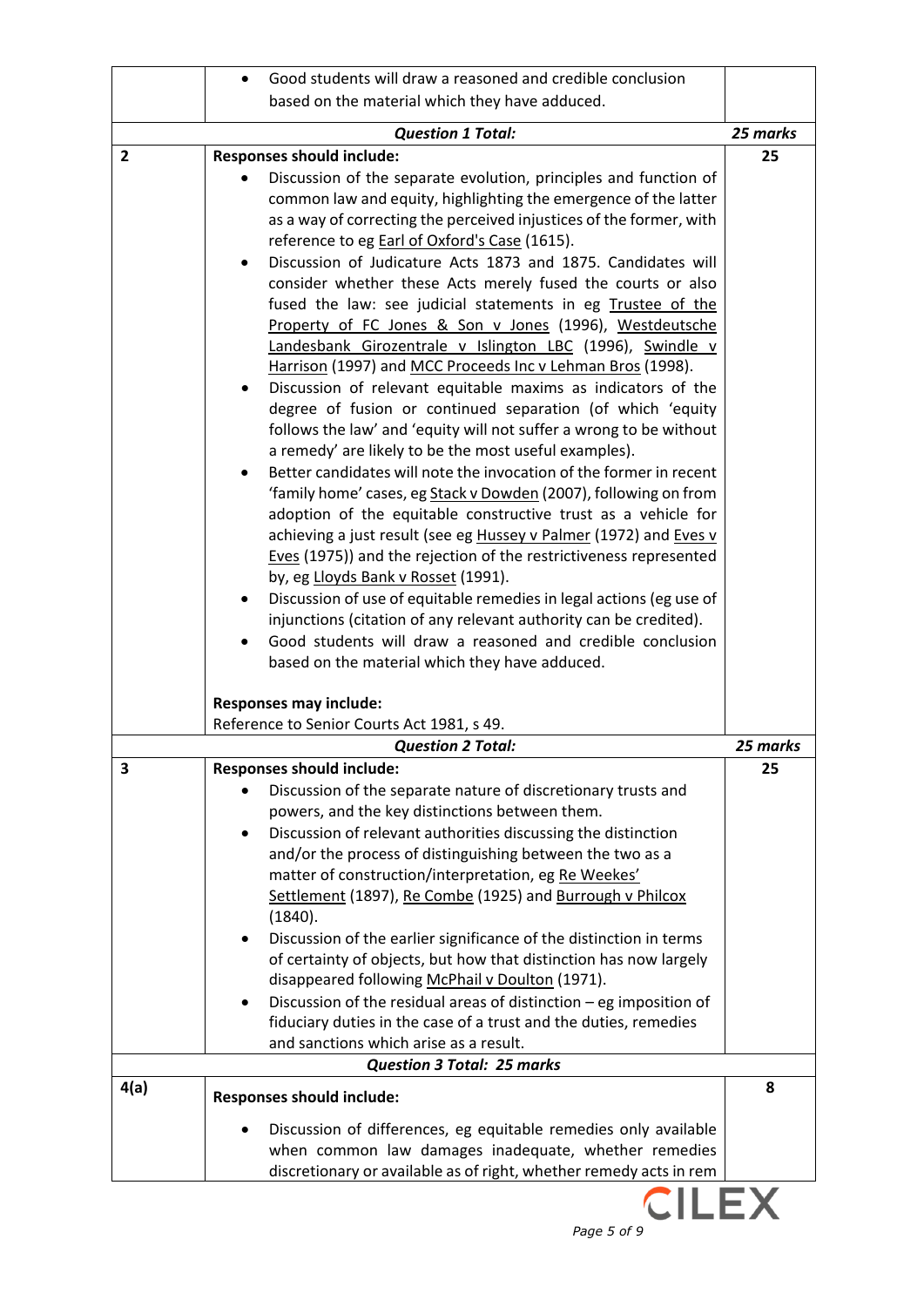|      | or in personam. Candidates may well not cite any case law, but if<br>they do it can be credited (within the 6 marks maximum available<br>for discussion (as above)).<br>Reference to equitable maxims.                                                                                                                                                                                                                                                                                                                                                                                                                                                                                                                                                                              |          |
|------|-------------------------------------------------------------------------------------------------------------------------------------------------------------------------------------------------------------------------------------------------------------------------------------------------------------------------------------------------------------------------------------------------------------------------------------------------------------------------------------------------------------------------------------------------------------------------------------------------------------------------------------------------------------------------------------------------------------------------------------------------------------------------------------|----------|
| 4(b) | <b>Responses should include:</b>                                                                                                                                                                                                                                                                                                                                                                                                                                                                                                                                                                                                                                                                                                                                                    | 17       |
|      | Outline of how the remedy of specific performance is consistent<br>with the matters identified in the answer to part (a).<br>Citation of authorities which illustrate that consistency, eg Cohen<br>$\bullet$<br>v Roche (1927), Sky Petroleum Limited v VIP Petroleum Limited<br>(1974), Beswick v Beswick (1968).<br>Discussion of how other equitable considerations/maxims may<br>militate against the award of specific remedy, eg no<br>consideration, want of mutuality, court refusing to act in vain,<br>court refusing to engage in constant supervision, court refusing<br>to endorse a situation which would be 'akin to slavery', court<br>refusing to order a party to trade at a loss, etc. All of the above<br>will be supported by citation of relevant authority. |          |
|      | <b>Question 4 Total:</b>                                                                                                                                                                                                                                                                                                                                                                                                                                                                                                                                                                                                                                                                                                                                                            | 25 marks |

### **SECTION B**

| <b>Question</b><br><b>Number</b> | <b>Suggested Points for Responses</b>                                                                                                                                                                                                                                                                                                                                                                                                                                                                                                                                                                                                                                                                                                                                                                                                                                                                                                                                                                                                                                                                                                                                                                                                                                                                                     | <b>Max</b><br><b>Marks</b> |
|----------------------------------|---------------------------------------------------------------------------------------------------------------------------------------------------------------------------------------------------------------------------------------------------------------------------------------------------------------------------------------------------------------------------------------------------------------------------------------------------------------------------------------------------------------------------------------------------------------------------------------------------------------------------------------------------------------------------------------------------------------------------------------------------------------------------------------------------------------------------------------------------------------------------------------------------------------------------------------------------------------------------------------------------------------------------------------------------------------------------------------------------------------------------------------------------------------------------------------------------------------------------------------------------------------------------------------------------------------------------|----------------------------|
|                                  |                                                                                                                                                                                                                                                                                                                                                                                                                                                                                                                                                                                                                                                                                                                                                                                                                                                                                                                                                                                                                                                                                                                                                                                                                                                                                                                           |                            |
| $\mathbf{1}$                     | <b>Responses should include:</b><br>A brief contextual discussion re express trusts, resulting trusts<br>and common intention constructive trusts (express and implied).<br>Detailed discussion re express and implied common intention<br>$\bullet$<br>constructive trusts (including citation of relevant authority, and<br>with reference to the factors referred to in Stack v Dowden<br>(2007) and Jones v Kernott (2011)). The discussion must draw a<br>clear distinction between qualification and quantification).<br>Application of the stated law to the facts re Bettina, including: (i)<br>the impact of the transfer into Anton's sole name on her payment<br>of the deposit, (ii) her contributions towards the living expenses,<br>(iii) her payments towards the mortgage, (iv) the apparent<br>absence of any oral discussions and/or common understanding,<br>(v) the possible size of any share.<br>Discussion of the law of proprietary estoppel, with reference to<br>٠<br>relevant authorities, eg Gillett v Holt (2000), Thorner v Major<br>(2009) and Davies v Davies (2016).<br>Application of the stated law to the facts to identify factors for or<br>against the conclusion that Chris has an interest in the property.<br>Discussion of the award which would be sufficient to satisfy any | 25                         |
|                                  | equity that Chris may have, with reference to relevant authorities,                                                                                                                                                                                                                                                                                                                                                                                                                                                                                                                                                                                                                                                                                                                                                                                                                                                                                                                                                                                                                                                                                                                                                                                                                                                       |                            |
|                                  | eg Dodsworth v Dodsworth (1973) and Jennings v Rice (2003).                                                                                                                                                                                                                                                                                                                                                                                                                                                                                                                                                                                                                                                                                                                                                                                                                                                                                                                                                                                                                                                                                                                                                                                                                                                               |                            |
|                                  | <b>Question 1 Total:</b>                                                                                                                                                                                                                                                                                                                                                                                                                                                                                                                                                                                                                                                                                                                                                                                                                                                                                                                                                                                                                                                                                                                                                                                                                                                                                                  | 25 marks                   |
| $\overline{2}$                   | <b>Responses should include:</b>                                                                                                                                                                                                                                                                                                                                                                                                                                                                                                                                                                                                                                                                                                                                                                                                                                                                                                                                                                                                                                                                                                                                                                                                                                                                                          | 25                         |
|                                  | Discussion of Charities Act 2011 meaning of 'charity', with                                                                                                                                                                                                                                                                                                                                                                                                                                                                                                                                                                                                                                                                                                                                                                                                                                                                                                                                                                                                                                                                                                                                                                                                                                                               |                            |
|                                  | specific reference to advance of education (CA 2011, s 3(1)(b)).                                                                                                                                                                                                                                                                                                                                                                                                                                                                                                                                                                                                                                                                                                                                                                                                                                                                                                                                                                                                                                                                                                                                                                                                                                                          |                            |
|                                  | Discussion of 'public benefit' requirement, with reference to<br>٠<br>relevant case law, in relation to whether pupils at the school                                                                                                                                                                                                                                                                                                                                                                                                                                                                                                                                                                                                                                                                                                                                                                                                                                                                                                                                                                                                                                                                                                                                                                                      |                            |

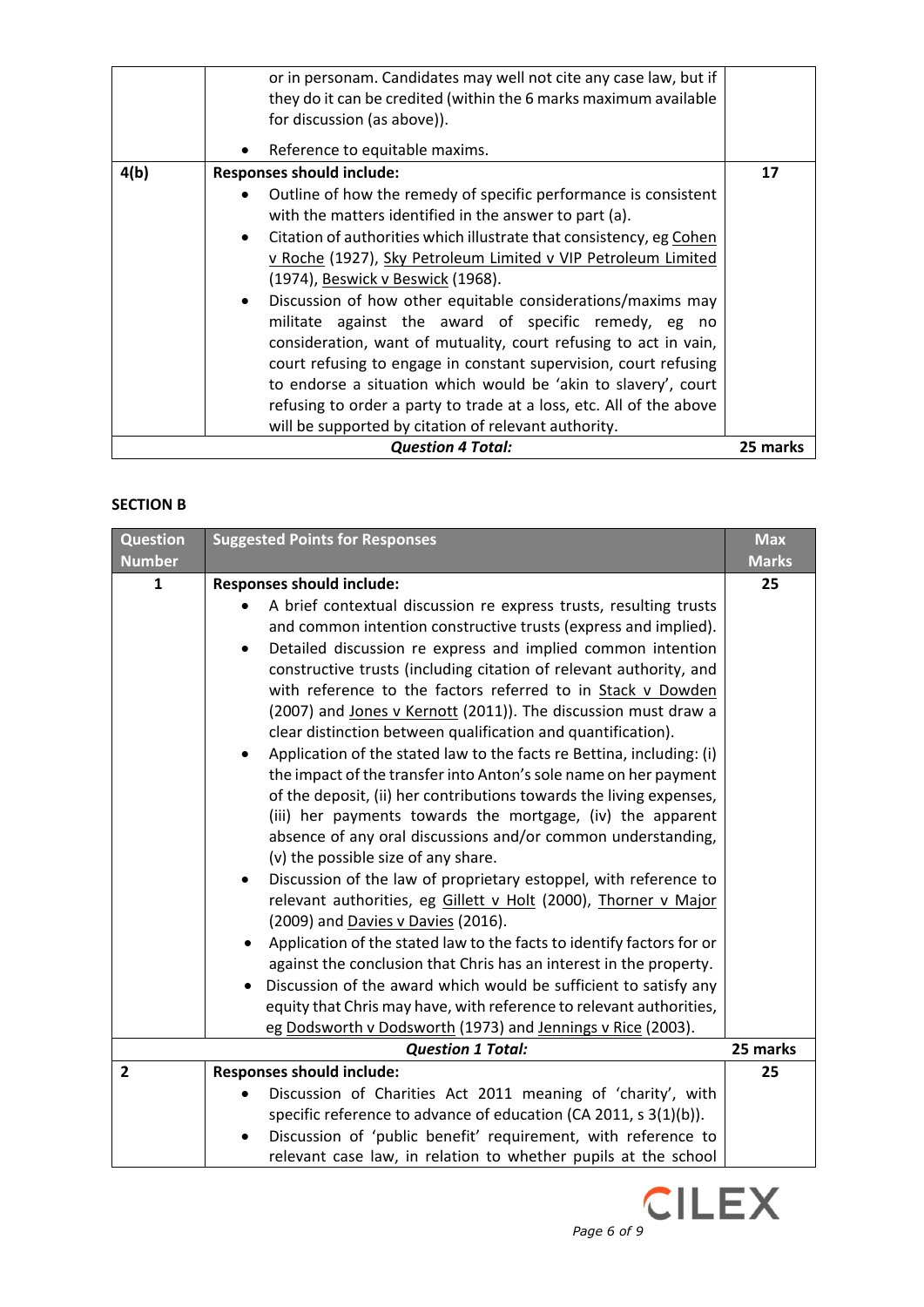|      | represent a sufficient section of the public: eg Re Compton<br>(1945), Oppenheim v Tobacco Securities (1951) and Independent                  |          |
|------|-----------------------------------------------------------------------------------------------------------------------------------------------|----------|
|      | Schools Council v Charity Commission for England and Wales<br>(2011).                                                                         |          |
|      | Discussion that if the gift fails as a charitable trust, it may be valid                                                                      |          |
|      | as a non-charitable purpose trust for the benefit of ascertainable                                                                            |          |
|      | beneficiaries, with reference to Morice v Bishop of Durham<br>(1804) and Re Denley (1969).                                                    |          |
|      | Identification of the Kempston Literary Society<br>as<br>an<br>$\bullet$                                                                      |          |
|      | unincorporated association (UA), using the criteria established by                                                                            |          |
|      | case law (eg Conservative and Unionist Central Office v Burrell                                                                               |          |
|      | (1981)). Discussion of the problems re gifts to a UA.<br>Discussion of the possible bases on which the gift might be                          |          |
|      | legitimised (eg Re Recher (1972) or Re Grant (1979)). Better                                                                                  |          |
|      | candidates may discuss that the gift may be struck down as being                                                                              |          |
|      | capricious or serving no useful purpose, as in Brown v Burdett                                                                                |          |
|      | (1882).                                                                                                                                       |          |
|      | Discussion re secret trust imposed over the residuary estate.<br>Outline of the requirements for a valid secret trust, with                   |          |
|      | reference to relevant case law (eg Wallgrave v Tebbs (1855),                                                                                  |          |
|      | Kasperbauer v Griffith (2000), Moss v Cooper (1861) and Re Keen                                                                               |          |
|      | $(1937)$ ).                                                                                                                                   |          |
|      | Candidates should conclude that the trust appears to be valid, in                                                                             |          |
|      | which case it is a non-purpose trust which falls with the Re<br><b>Endacott</b> exceptions (eg Pettingall v Pettingall (1842) and Re          |          |
|      | Dean (1889), albeit quaere whether a modern-day court would                                                                                   |          |
|      | apply the rule against perpetuities more stringently than appears                                                                             |          |
|      | to have been the case in some of the earlier authorities.                                                                                     |          |
|      | <b>Responses could include:</b>                                                                                                               |          |
|      | Reference to Wills Act 1837, s 9.                                                                                                             |          |
|      | <b>Question 2: Total</b>                                                                                                                      | 25 marks |
| 3(a) | <b>Responses should include:</b>                                                                                                              | 13       |
|      | Discussion of trustees' powers to delegate functions, the steps to<br>be taken when delegating and subsequent duties to supervise,            |          |
|      | with reference to Trustee Act 2000, ss 11, 22 and 23.                                                                                         |          |
|      | Discussion of trustees' duty of care under TA 2000, s 1.<br>٠                                                                                 |          |
|      | Application of above to the facts.                                                                                                            |          |
|      | Discussion that beneficiaries must prove that loss was                                                                                        |          |
|      | attributable to breach of duty and not extraneous factors.                                                                                    |          |
|      | Discussion of any possible defence under Trustee Act 1925, s 61.<br>٠<br>Discussion of joint and several liability (allowing beneficiaries to |          |
|      | sue Hashem alone) and Hashem's right to seek contribution                                                                                     |          |
|      | under the Civil Liability (Contribution) Act 1978.                                                                                            |          |
| 3(b) | <b>Responses should include:</b>                                                                                                              | 6        |
|      | Discussion of separate grounds to remove trustees under Trusts                                                                                |          |
|      | of Land and Appointment of Trustees Act 1996, s 19 and also TA                                                                                |          |
|      | 1935, ss 36 and 41.                                                                                                                           |          |
|      | Application of the above to the facts, with appropriately                                                                                     |          |
|      | reasoned conclusions.                                                                                                                         |          |

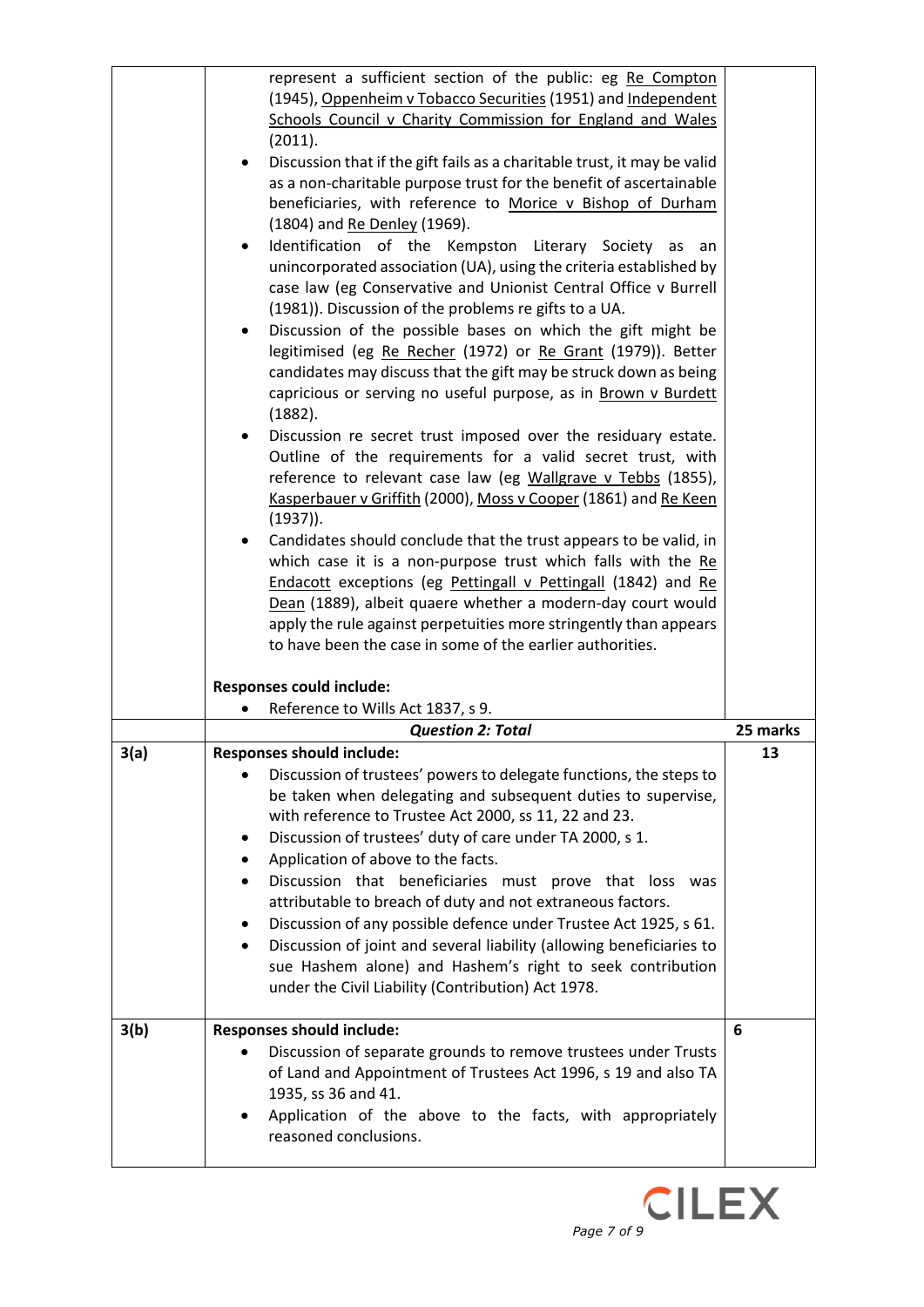| 3(c) | <b>Responses should include:</b>                                        | 6        |
|------|-------------------------------------------------------------------------|----------|
|      | Discussion of when powers under Trustee Act 1925, ss 31 and 32          |          |
|      | are engaged.                                                            |          |
|      | Discussion of when and in what amount income or capital must            |          |
|      | or may be paid to beneficiaries or applied for their benefit, with      |          |
|      | accurate discussion of the relevant statutory tests and relevant        |          |
|      | case law (eg Pilkington v IRC (1964), Re Clore's Settlement Trusts      |          |
|      | (1966) and Re Pauling's Settlement Trusts (1963).                       |          |
|      | Application of the above: (i) non-payment to Jannatt of her share       |          |
|      |                                                                         |          |
|      | of income since she attained 18 is a breach of trust, but (ii) any      |          |
|      | decision re capital is in the complete discretion of the trustees (so   |          |
|      | she can have no complaints).                                            |          |
|      | <b>Question 3 Total:</b>                                                | 25 marks |
| 4    | <b>Responses should include:</b>                                        | 25       |
|      | Discussion of formalities re gift of chattels (the paintings), with     |          |
|      | reference to (i) delivery and Re Cole (1964), (ii) presence of          |          |
|      | intention but absence of delivery, (iii) apparent failure of gift for   |          |
|      | want of delivery - equity will not step in to perfect it (Jones v Lock  |          |
|      | (1865)) nor will equity treat it as a self-declaration of trust (Milroy |          |
|      | <u>v Lord</u> (1862)).                                                  |          |
|      | Discussion whether gift may be upheld by applying T Choithram<br>٠      |          |
|      | International SA v Pagarani (2000) - on the basis that it's sufficient  |          |
|      | that one of the trustees (Keira) already holds the legal title, and     |          |
|      | so it will be deemed held by Keira (or Martin as her executor) on       |          |
|      | behalf of all the trustees (so Martin must transfer it to the           |          |
|      | remaining trustees).                                                    |          |
|      | Discussion of formalities re transfer of beneficial interest in         |          |
|      |                                                                         |          |
|      | shares with reference to (i) Law of Property Act 1925, s $53(1)(c)$     |          |
|      | and relevant cases, (ii) requirement for signed writing, (iii)          |          |
|      | apparent failure of gift for want of writing.                           |          |
|      | Discussion whether gift may be upheld - on the basis that Keira's       |          |
|      | instruction involves the collapsing of a trust in favour of the         |          |
|      | person who was already the legal owner: see Grey v IRC (1960)           |          |
|      | and Vandervell v IRC (1967). Better candidates will note that this      |          |
|      | scenario is distinguishable from the latter because there is no         |          |
|      | transfer of the legal interest in the shares.                           |          |
|      | Discussion of formalities re gift of watch to Martin - which may        |          |
|      | well simply refer to earlier discussion re the paintings (the watch     |          |
|      | also being a chattel) $-$ and apparent failure of gift for want of      |          |
|      | delivery.                                                               |          |
|      | Discussion whether gift may be upheld on the basis of the rule in       |          |
|      | Strong v Bird (1874) (as applied to gifts in Re Stewart (1908)),        |          |
|      | given the fortuitous vesting of the legal estate to Keira's assets by   |          |
|      | virtue of Martin being her executor - the gift fails during Keira's     |          |
|      | lifetime, but on her death Martin automatically holds legal title       |          |
|      |                                                                         |          |
|      | to all of her property (including the watch). This will constitute      |          |
|      | the gift as long as other conditions are met, ie (i) intention to       |          |
|      | make an immediate gift, and (ii) the intention continues until          |          |
|      | death: see Re Freeland (1952).                                          |          |
|      |                                                                         |          |
|      |                                                                         |          |
|      | <b>CILEX</b>                                                            |          |
|      |                                                                         |          |
|      | Page 8 of 9                                                             |          |